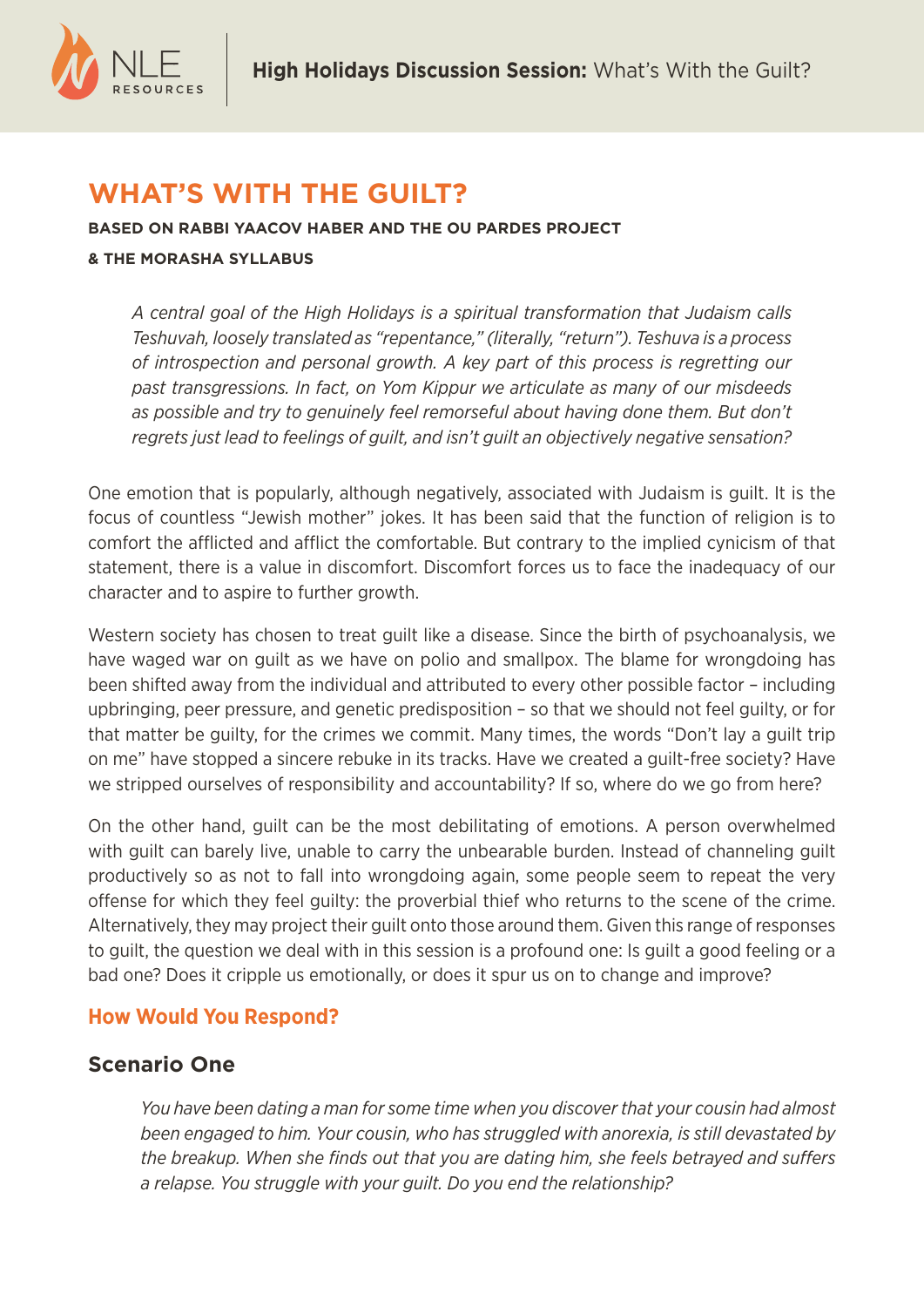## **Scenario Two**

*In your youth you were a bit of a party animal. Not only did you abuse your own body with too much drinking and reckless behavior, but you all too often "used" other people in the process. You were an unreliable friend, you destroyed property that didn't belong to you, and wasted massive amounts of time that could have been used productively. Whenever you think back to those years, you feel dreadfully guilty. With no way of really making amends, what can you do about it now?*

## **Sources for discussion:**

Judaism recognizes both the positive and negative sides of guilt.

## **What kind of guilt is counter-productive to personal growth?**

Guilt can be spiritually debilitating, involving us over and over again in our transgressions rather than getting beyond them.

#### **1. Rabbi Yaakov Haber, Pardes**

The story is told of the famous rabbi, Rabbi Yisroel Salanter, who on the eve of Yom Kippur, spotted a man walking down the street apparently immersed in repentance. The man looked horrified by the fact that he had sinned in the past year and was dwelling intensely on his wrongdoings.

Reb Yisroel asked the man for directions, but the man wouldn't respond. He signaled as if to say that he was too involved in preparation for the upcoming holy day. Reb Yisroel walked away feeling rejected. "Because that man sinned, why do others have to suffer?" he later asked his students. Reb Yisroel also pointed out that as a result of the man's obsession with his sins, he had, in fact, committed one of the gravest sins – that of hurting another human being. The man was so self-involved he could not see the person standing before him.

## **2. From a speech given by the first Rebbe of Ger, the Chidushei HaRim before Kol Nidrei, Likutey Yehuda, Inyan Yom Kippur**

A person is where his thoughts are. One's whole soul is immersed in the thing he is contemplating. Therefore, if one dwells on the wrong he has done in the past, by dwelling he has once again involved himself with the evil. While one's thoughts are involved in evil and his sin is alive, it is impossible to repent. This can only lead to depression. To dwell on one's past, to say, "Yes, I sinned. No, I didn't sin" is useless. What does God gain from this? In the time one spends thinking about sins, one could be stringing pearls, and really do something for God. What does it mean to turn from evil, it means to get away from one's evil,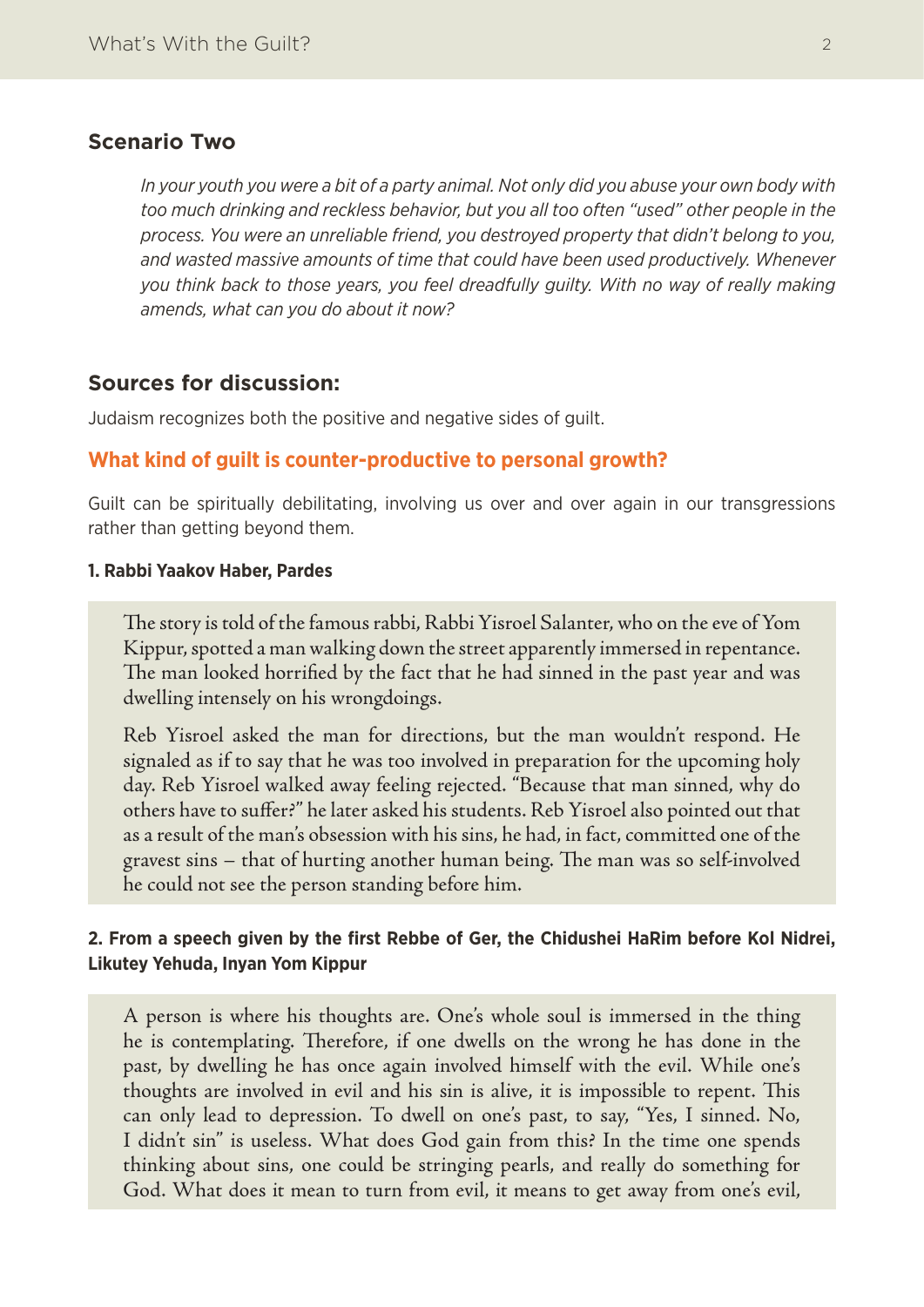don't even think about it, and when it comes to reciting the confession service on Yom Kippur, say it quickly! Don't dwell on sin, rather on the coronation of God.

#### **3. Rabbi Eliyahu E. Dessler, Michtav M'Eliyahu, Vol. 4, p. 184**

It happens that a person sins and, as a result, feels guilty. This certainly comes from his good conscience. If his fear of G-d is strong, he can save himself with these thoughts. However, if his fear of G-d is weak, the experience of guilt will present a challenge to his will. In order to remove this obstacle, he will break all boundaries of his sins and so attempt to silence the voice of his conscience completely.

## **What kind of guilt is actually constructive and conducive to personal growth?**

Guilt is a necessary and natural part of the process of personal growth. Coupled with faith in God, it need not be depressing.

#### **4. King David, Psalms 38:4**

There is no peace in my bones because of my transgressions.

## **5. Based on Rabbi Nachman of Breslav; Lekutey Moharan I, 4:5 from The Wings of the Sun, by Abraham Greenbaum**

The idea of Vidui (verbal confession) is not to wallow in guilt and self-recrimination. It is to give frank and honest expression to one's often conflicting thoughts and feelings, and to own up to and take responsibility for one's personal shortcomings and for any mistakes one has made. This is what lays the foundation for more positive attitudes and behavior in the future. Until one gives verbal expression to one's negative thoughts and feelings, they remain "inscribed on one's bones" and may continue to give rise to actual physical symptoms.

#### **6. Rabbi Eliyahu E. Dessler, Michtav M'Eliyahu, Vol. II, p. 79**

It is natural for a person to try and forget unpleasant incidents of the past, and thus seek to diminish the influence of his sins. We say to ourselves, "What has passed is passed. From this point on, we will start a new chapter." But the truth is, without a deep sense of guilt, the influence of the past is not weakened at all, even after many years. In this physical world, we live under the constrictions of time. The past and the future are hidden from our eyes. However, the spiritual world transcends time, and from the perspective of the soul a person at this very moment is involved in the sin...and so, the guiltier he feels the more he recognizes the greatness of his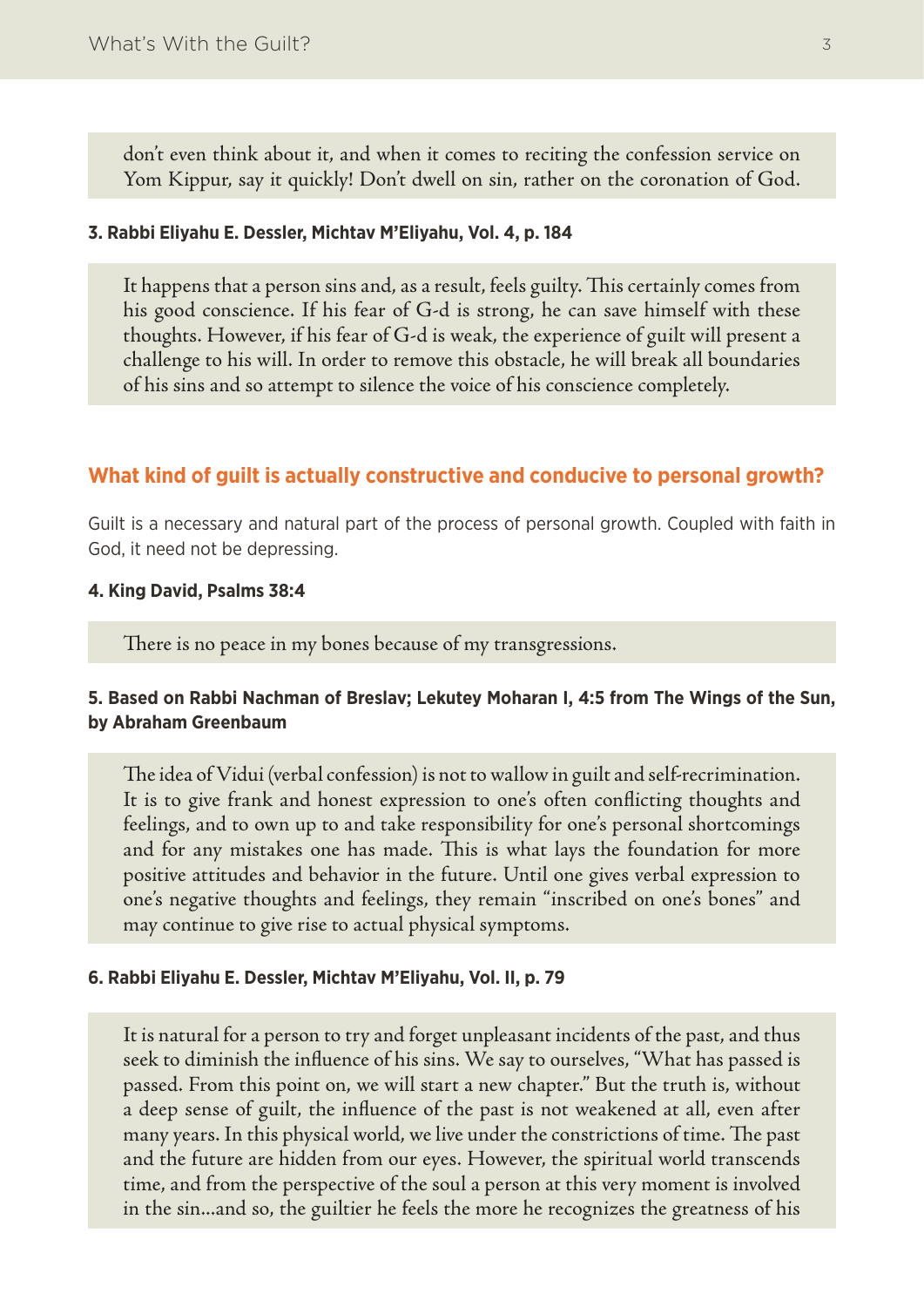obligation and the lowness of his sin, which leads him to regret even more. Great men spend their entire lives in repentance, for they are always deepening their understanding.

## **7. Rabbi J.B. Soloveitchik, On Repentance, p. 259**

The feeling of acknowledging sin is one of self-degradation and abnegation, of "Who am I and what makes me worthy of coming before G-d and seeking His nearness?" Acknowledgment of sin gives expression to everything that is tragic in man's predicament as he realizes that his life has reached a dead end, and that his very existence is meaningless and empty. On all sides, he is engulfed by Ecclesiastes' plaintive cry, "Vanity of vanities, all is vanity," and in the midst of this nothingness man feels that he is loathsome, an outcast, an abomination. The horror of his condition brings utter despair, an overbearing sense of guilt, and a feeling of worthlessness.

This is one of the basic components of the repentance process – but there is another one which is antithetical to the first, yet is an integral part of the very same process, and whoever fails to achieve it cannot become a full penitent. This element is faith in the Creator of the Universe and in man's spiritual potential. This belief says that despite the fact that man may become an abomination and a loathsome being, he still has the capacity to uplift himself and escape from the cage of his despair. Maimonides emphasizes this point time and again – the option is open to man; it is up to him to choose; what great powers have been granted man!

# **What is the relationship of guilt to repentance? How can one be used in the service of the other?**

### **8. Rambam (Maimonides), Hilchot Teshuvah (Laws of Repentance), 2:2, 9**

How does one do teshuvah?

- • The transgressor stops doing the transgression and removes it from his thoughts.
- He resolves that he will not do it again in the future...
- • He regrets [that which he did] in the past…
- • He verbally expresses his wrongdoings to God and makes a verbal resolution for the future.

Regarding wrongdoings against one's fellow man: one must reimburse whatever he owes him, and ask the other person's forgiveness.